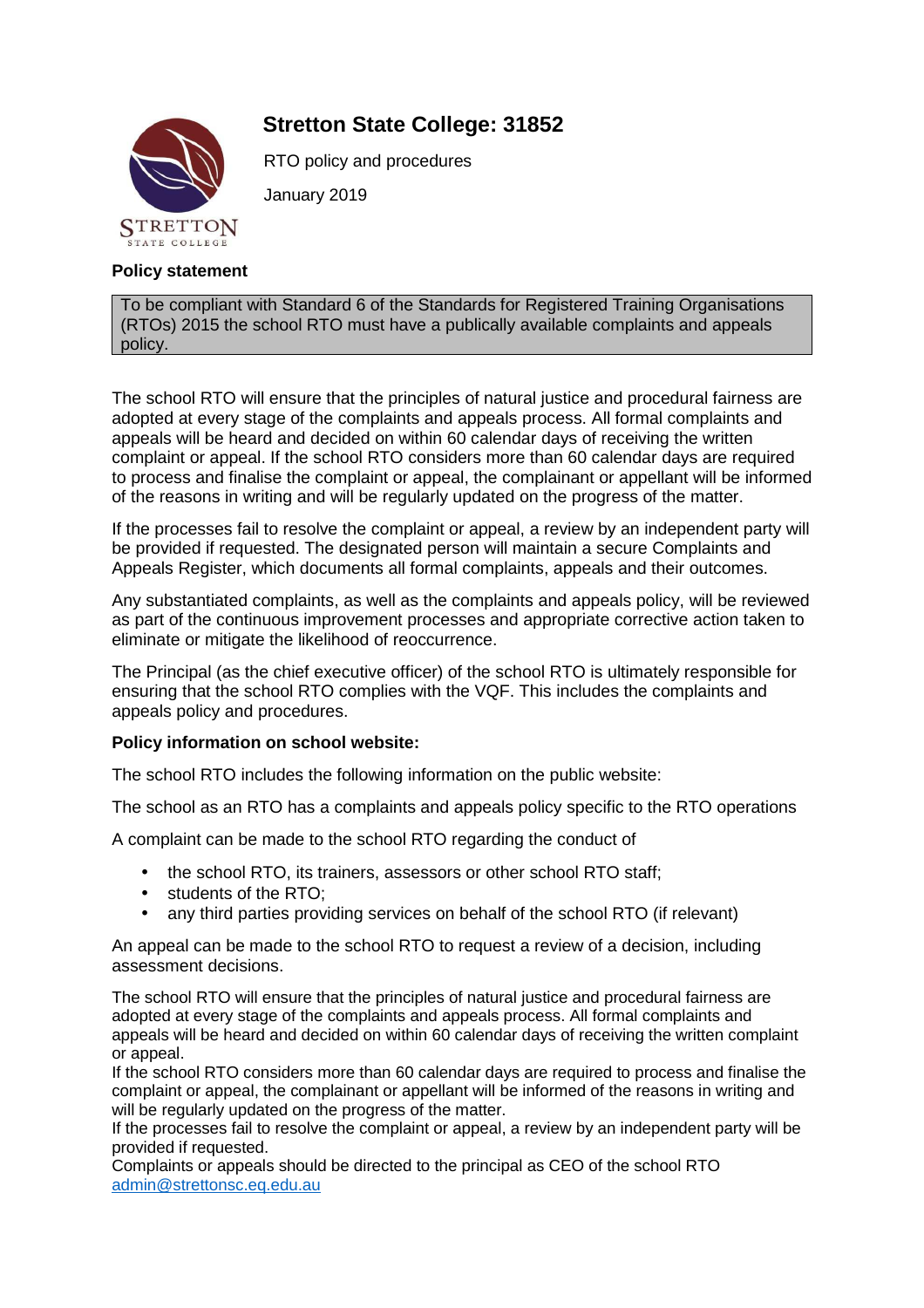### **Procedures in this document**

- 1. Complaints procedure
- 2. Appeals procedure

#### **Complaints procedure**

- All formal complaints must be in writing and addressed to the principal, as CEO of the RTO;
- On receipt of a written complaint:
- a written acknowledgement is sent to the complainant from the Principal (via admin support);

- the complaint is forwarded to the RTO manager.

- If the complaint is not finalised within 60 calendar days, the complainant is informed of the reasons in writing and regularly updated on the progress of the matter;
- The principal and/or the RTO manager will either deal with the complaint or convene an independent panel to hear the complaint; this shall be the complaints and appeals committee;

- The complaints committee shall not have had previous involvement with the complaint and will include representatives of:

- $\blacksquare$  the principal;
- $\blacksquare$  the teaching staff, and;
- an independent person.
- The complainant shall be given an opportunity to present their case and may be accompanied by other people as support or as representation;
- The relevant staff member, third party or student (as applicable) shall be given an opportunity to present their case and may be accompanied by other people as support or as representation;
- The outcome/decision will be communicated to all parties in writing within 60 days;
- If the processes fail to resolve the complaint, the individual making the complaint will have the outcome reviewed (on request) by an appropriate party independent of the RTO;
- If the complainant is still not satisfied, the principal will refer them to the QCAA website for further information about making complaints (www.qcaa.qld.edu.au/3141.html )

**The root cause of any complaint will be included in the systematic monitoring and evaluation processes of the RTO so appropriate corrective action will be instigated to eliminate or mitigate the likelihood of reoccurrence**.

### **Appeals procedure**

- All formal appeals must be in writing and addressed to the principal, as CEO of the RTO;
- On receipt of a written appeal:
- a written acknowledgement is sent to the appellant from the Principal (via admin support);

- the appeal is forwarded to the RTO manager;

• If the appeal is not finalised within 60 calendar days, the appellant is informed of the reasons in writing and regularly updated on the progress of the matter;